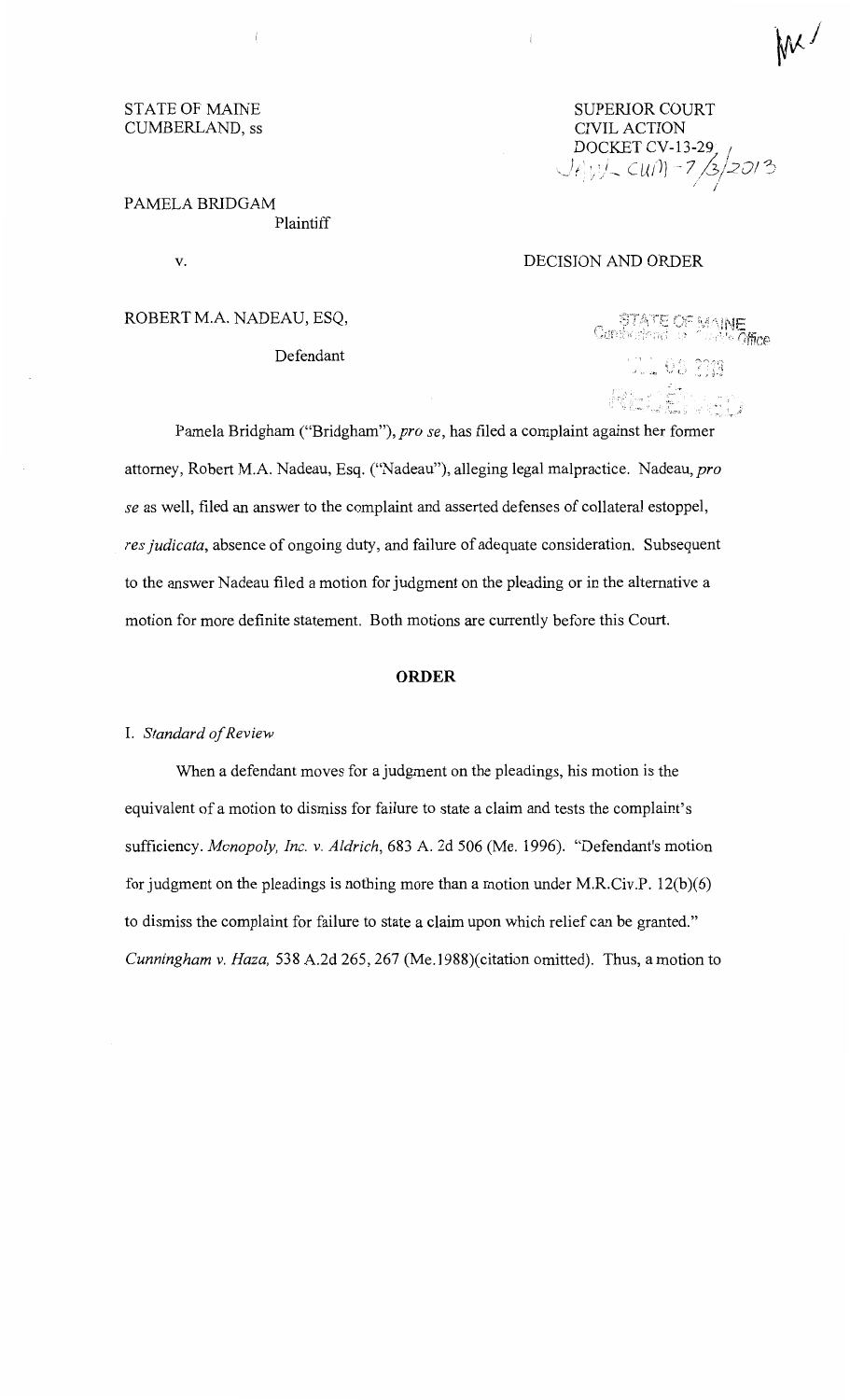dismiss pursuant to both M.R. Civ. P. 12(b)(6) and 12(c) "tests the legal sufficiency of the complaint and, on such a challenge, 'the material allegations of the complaint must be taken as admitted.' " *Shaw v.* S. *Aroostook Comm. Sch. Dist.,* 683 A.2d 502, 503 (Me. 1996) (quoting *McAfee v. Cole,* 637 A.2d 463,465 (Me. 1994)); *Camps* 

*Newfound/Owatonna Corp. v. Town of Harrison, 1998 ME 20, 13, 705 A.2d 1109, 1111* (quoting *Shaw,* 683 A.2d at 503). When reviewing a motion to dismiss, this court examines "the complaint in the light most favorable to the plaintiff to determine whether it sets forth elements of a cause of action or alleges facts that would entitle the plaintiff to relief pursuant to some legal theory." *Shaw,* 683 A.2d at 503. A dismissal under M.R. Civ. P. 12(c) will not be granted "unless 'it appears to a certainty' that under no facts that could be proved in support of the claim is the plaintiff entitled to relief." *Monopoly, Inc. v. Aldrich,* 683 A. 2d. 506(quoting *Cunningham v. Haza,* 538 A.2d 265, 267 (Me.1988)).

## *II. Matters Outside the Pleadings*

As an initial matter, Defendant's motion is styled as one for judgment on the pleadings, but he makes clear that to the extent he raises issues outside the pleadings he moves in the alternative for summary judgment. It is within the Court's discretion to treat a motion for judgment on the pleadings as a motion for summary judgment if "matters outside the pleadings are presented to and not excluded by the court." M.R. Civ. P. 12(c). If this action is taken, the motion is then "disposed of as provided in Rule 56, and all parties shall be given reasonable opportunity to present all material made pertinent to such a motion by Rule 56." *Id.* Defendant filed no statement of material facts with his brief as required by M.R. Civ. P.  $56(h)(1)$ . As a result, the Court cannot, based on the materials filed with the present motion, treat Defendant's motion as one for summary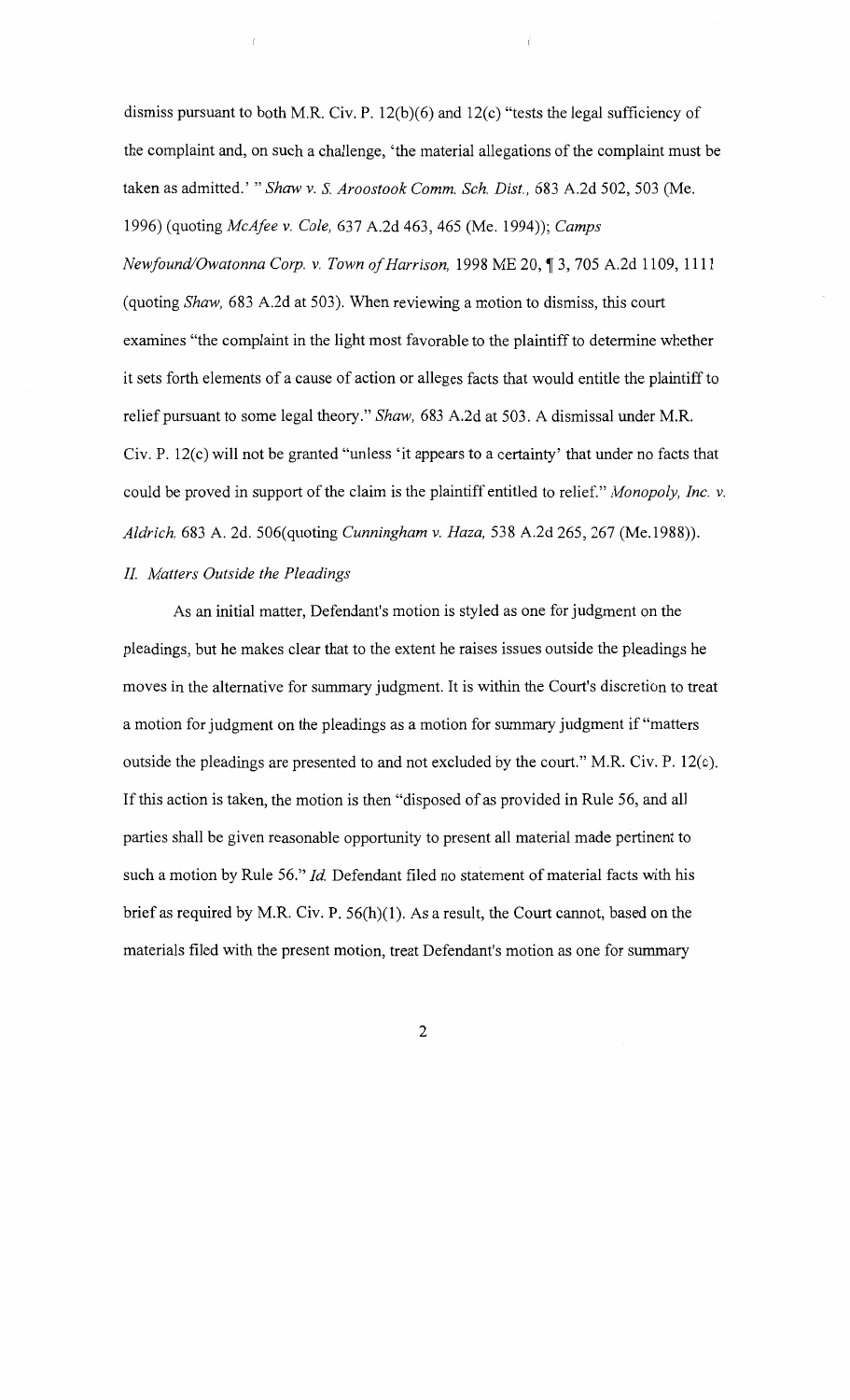judgment. As a result, Defendant's motion shall be treated solely as one for judgment on the pleadings and any matters outside the pleadings shall be excluded for purposes of this motion.

## *III. Legal Malpractice*

Modern notice pleading requires that a complaint provide fair notice of a claim and a generalized statement of the facts may fulfill this function. *E.N Nason, Inc. v. Land-Ho Dev. Corp.,* 403 A.2d 1173, 1177 (Me. 1979). When a Maine Rule of Civil Procedure is identical to its federal counterpart, a Maine court should value constructions and comments on the federal rule as aids in construing the parallel Maine rule. *Bean v. Cummings, 2008 ME 18, ¶ 11, 939 A.2d 676. In Ashcroft v. Iqbal, 129 S.Ct. 1937 (2009),* which concerned the sufficiency of a complaint in the context of a federal  $12(b)(6)$ challenge, the Supreme Court commented on the sufficiency requirements of notice pleading. *Ashcroft v. Iqbal,* 129 S.Ct. 1937, 1949 (2009). The Court held that to survive a motion to dismiss, a complaint must contain sufficient factual matter, accepted as true, to state a claim for relief that is plausible on its face. *Id.* The Court explained that the tenant that a court must accept as true all of the allegations contained in a complaint is inapplicable to legal conclusions and "threadbare recitals of the elements of a cause of action supported by mere conclusory statements, do not suffice." *Id.* "Only a complaint that states a plausible claim for relief survives a motion to dismiss." *Id.* 

Applying the *Ashcroft* standards to the single count complaint that alleges legal malpractice, Bridgham's complaint is insufficient. The complaint does little more than make gauzy accusations and draw legal conclusions. Nowhere does the plaintiff allege any facts that show how any of the defendant's actions were the proximate cause of her

3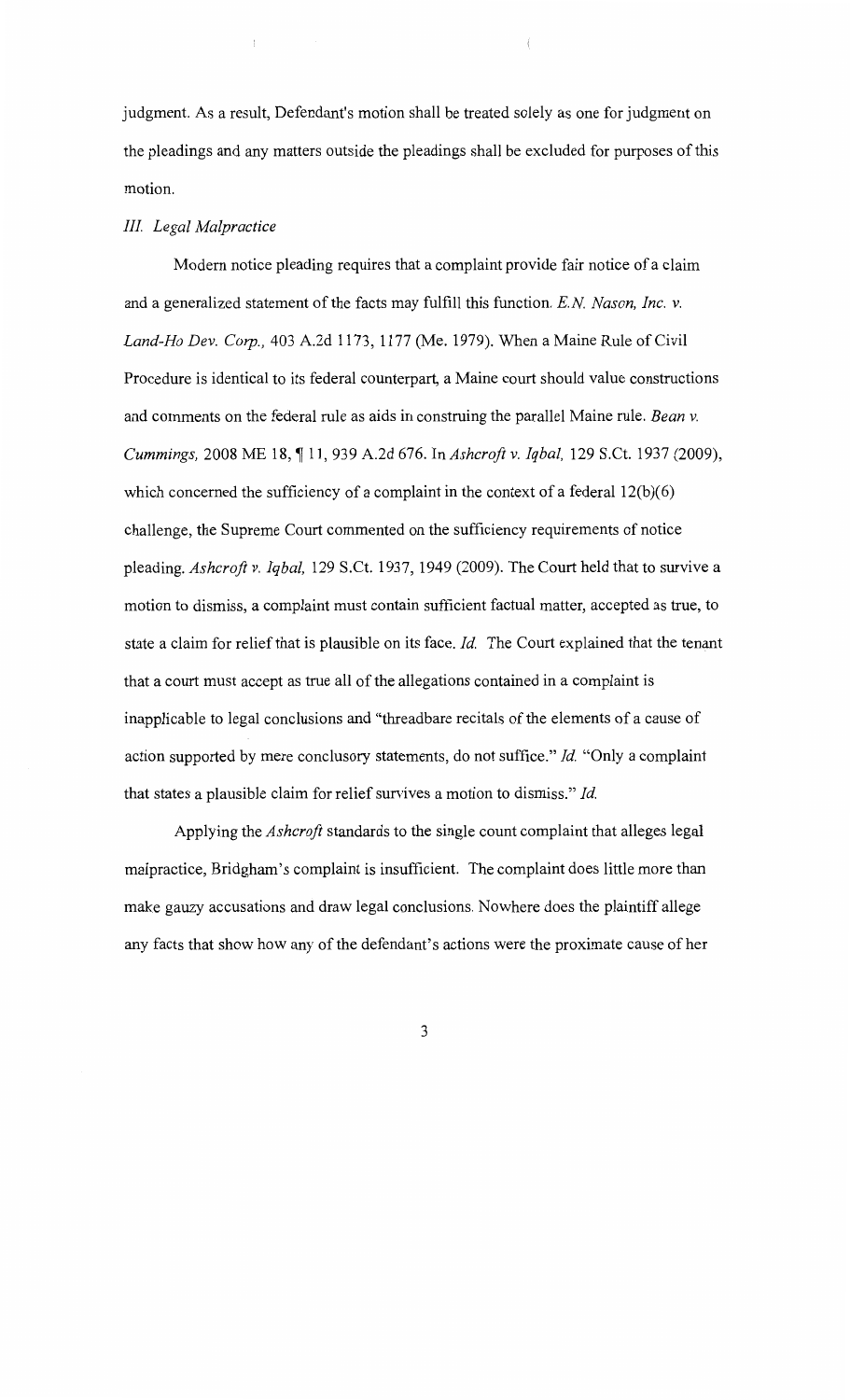injury or loss. Additionally, the plaintiff has failed to show what if any injury she has actually suffered by the defendant's withdrawal as Bridgham's counsel before any complaint was ever filed. Bridgham alleges damages in the amount of \$1,000,000 dollars, but fails to state a claim upon which that relief may be granted. *See* M.R. Civ. P 8(a).

"In legal malpractice cases, the plaintiff must show (1) a breach by the defendant attorney of the duty owed to the plaintiff to conform to a certain standard of conduct; and (2) that the breach of the duty proximately caused an injury or loss to the plaintiff." *Niehoff v. Shankman & Associates Legal Center, P.A.*, 2000 ME 214, 17, 763 A.2d 121, 124. To satisfy the proximate cause element of legal malpractice, a plaintiff must show that she "could have been successful in the initial suit [without her attorney's negligence]." *Jourdain v. Dineen,* 527 A.2d 1304, 1306 (Me. 1987). "The plaintiff must therefore submit proof of that claim to the jury as a 'trial within a trial' of the attorney malpractice action." *ld.* 

Because of the scarcity of relevant facts in plaintiffs complaint the Court cannot find that it states a plausible claim for relief and dismisses the plaintiffs complaint for failure to state a claim upon which relief can be granted. The complaint is dismissed for insufficiency of the claim because "it appears to a certainty" that under no facts that could be proved in support of the claim is the plaintiff entitled to relief. *Monopoly, Inc. v. Aldrich,* 683 A. 2d. 506 (quoting *Cunningham v. Haza,* 538 A.2d 265,267 (Me.1988)).

Therefore, the entry is:

1. Defendant's Motion for judgment on the pleadings is GRANTED and Plaintiff's complaint is dismissed without prejudice.

4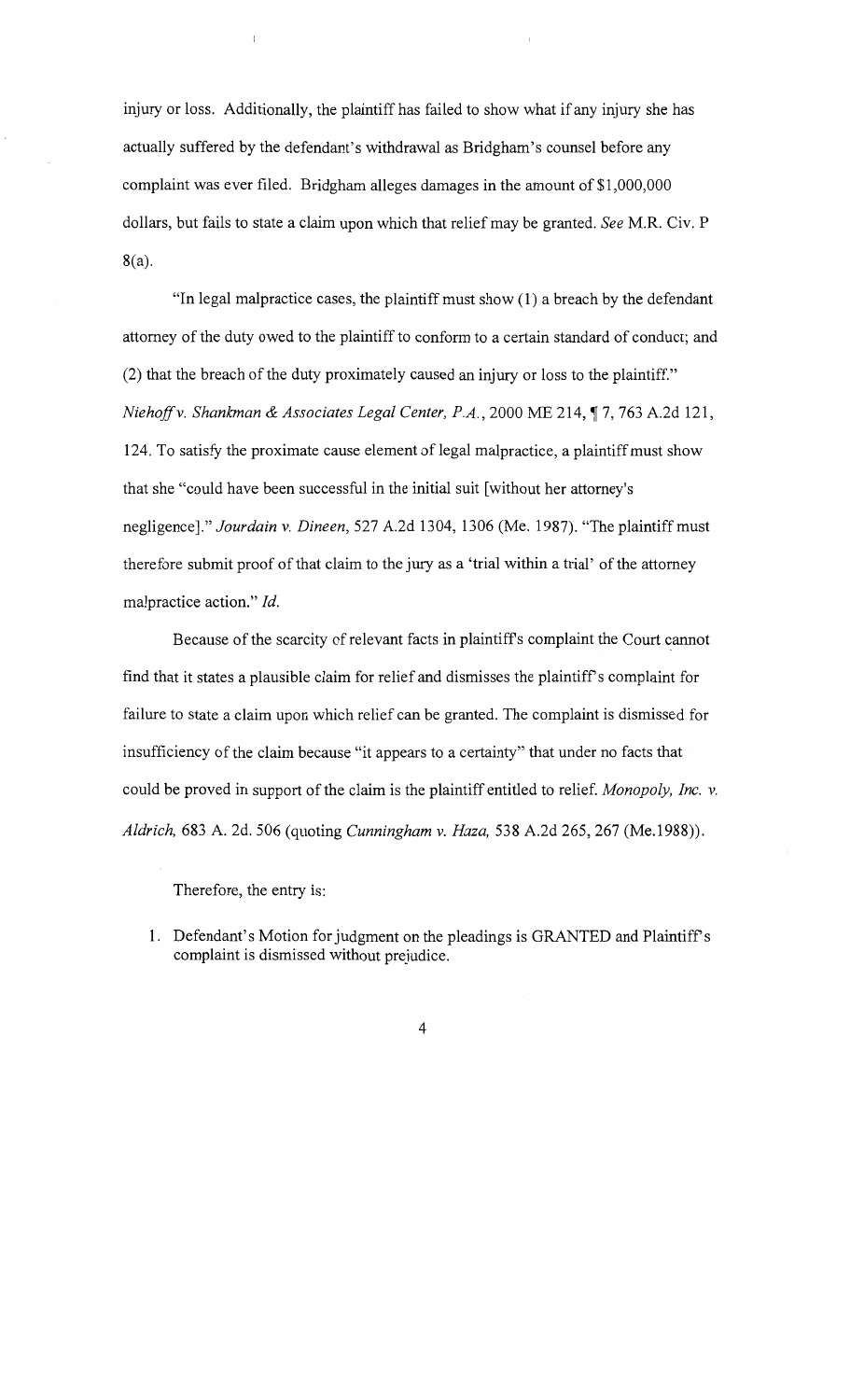2. Defendant's Motion for Summary Judgment is DENIED for the reasons previously stated.

The Clerk is directed to incorporate this Order into the docket by reference

pursuant to M.R. Civ. P. 79(a).

Ť

Dated: July 3, 2013

ce Wheeler

Justice, Superior Court

doham-Pro Se coared plaintiff-Pamela Briughom Esq-appeared Plaincre<br>Defendant-Robert pro Se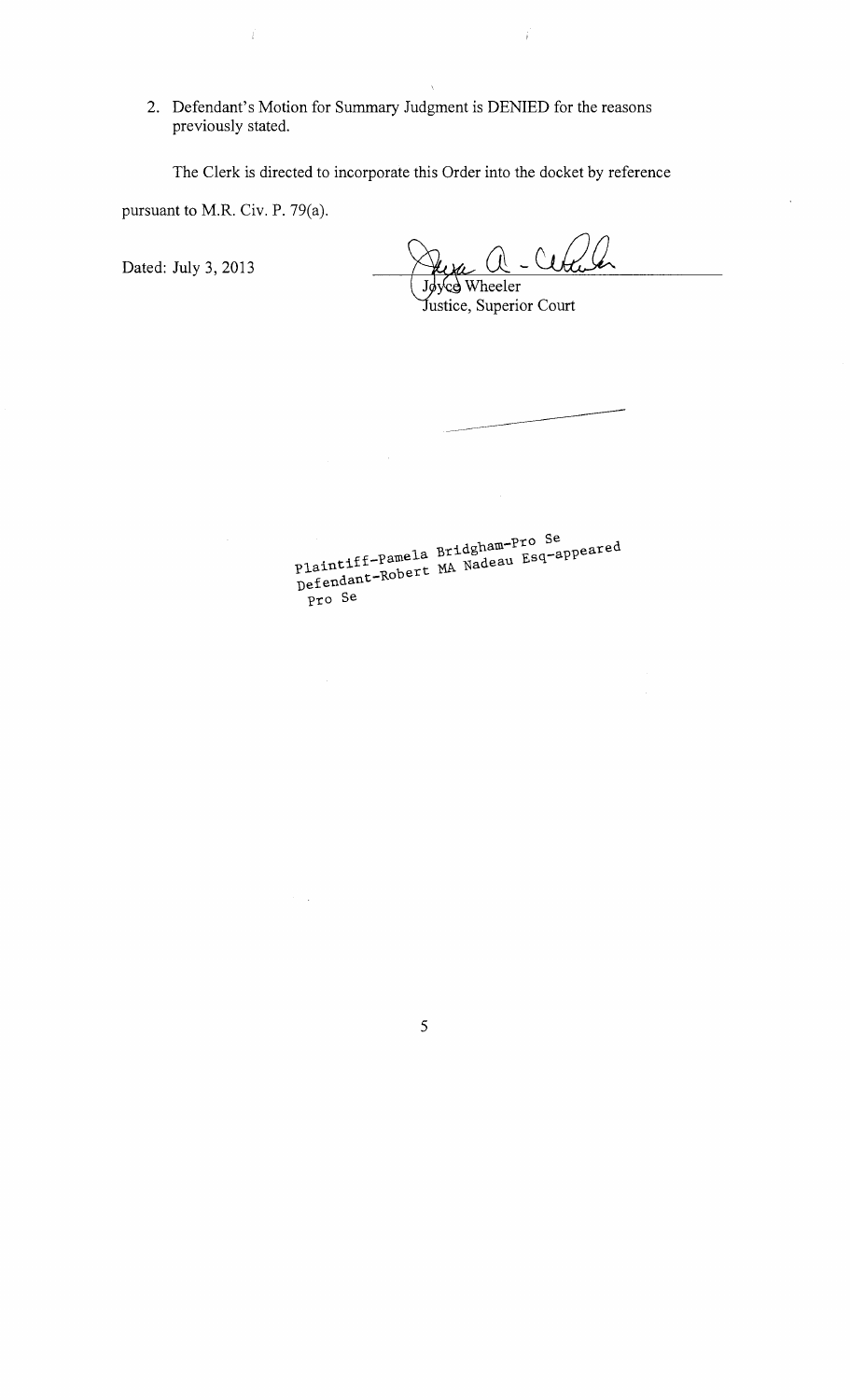**STATE OF MAINE** 

# **BUSINESS AND CONSUMER COURT**  $AMH - CUM - 3/13/2014$

**Cumberland,** ss.

**PAUL REMMES and HOLLY REMMES** 

**Plaintiffs** 

v.

**Docket No. BCD-CV-13-29** 

**MARK TRAVEL CORPORATION and BETH ROGERS a/k/a Beth Mcinnis d/b/a TravelWise** 

**Defendants** 

**ROBERT H. BEGIN and LUCY BEGIN** 

#### **Plaintiffs**

v.

**Docket No. BCD-CV-13-34** 

**MARK TRAVEL CORPORATION and BETH ROGERS a/k/a Beth Mcinnis d/b/a Travelwise** 

## **Defendants**

## **ORDER ON MOTIONS FOR SUMMARY JUDGMENT**

Before the court in these consolidated cases are motions and cross-motions for summary

judgment filed by the Plaintiffs and Defendant Mark Travel Corporation. Oral argument on

the motions was held February 28, 2014.

#### Factual Background

The underlying material facts are largely undisputed. The following summary is based

on the parties' Statements of Material Facts and affidavits.

Plaintiffs Paul and Holly Remmes ["the Remmes"] are individual residents of Maine, as

are Plaintiffs Robert and Lucy Begin ["the Begins"]. Defendant Mark Travel Corporation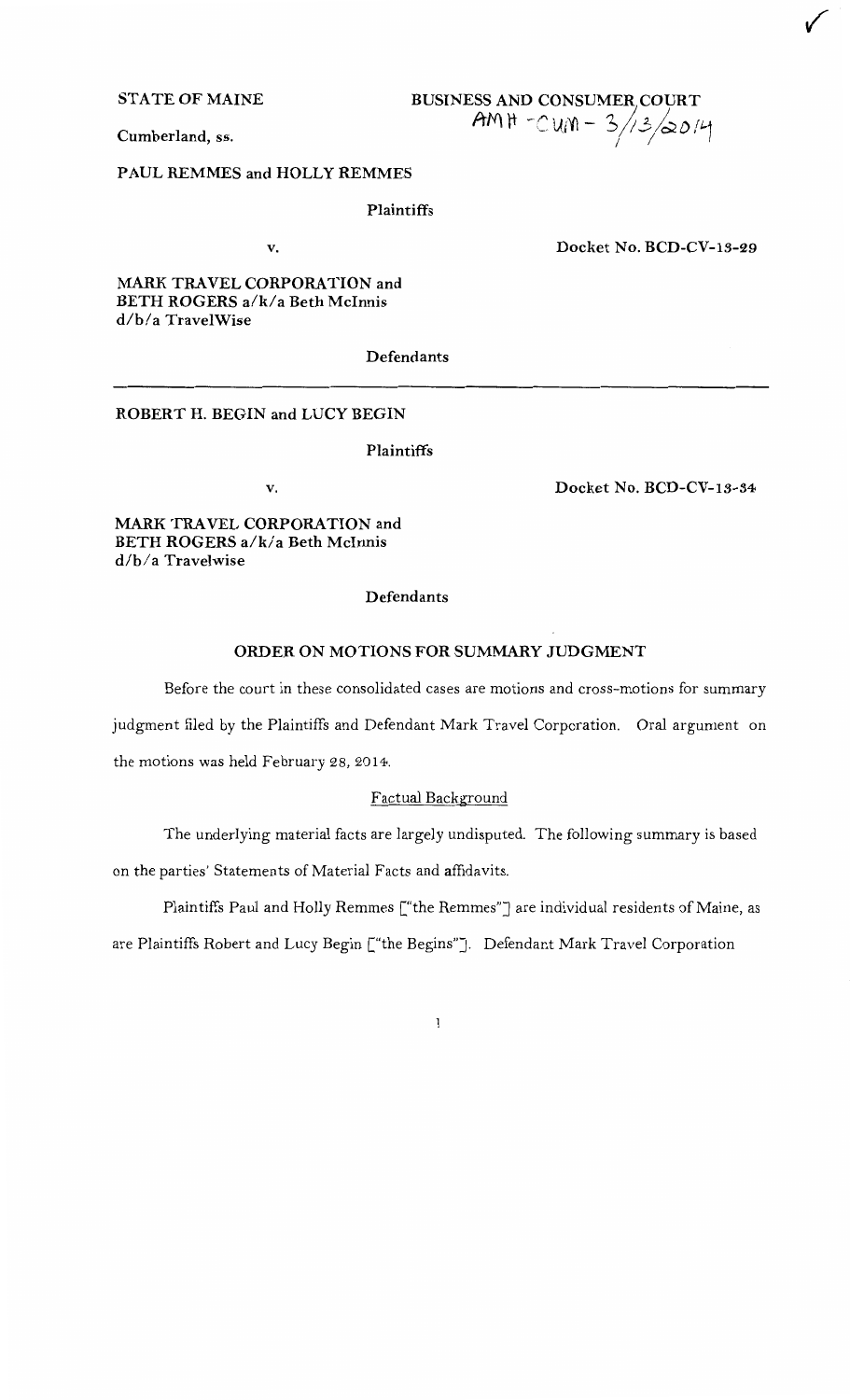["Mark Travel"] is a corporation that functions as a tour operator selling leisure tour and travel products to consumers, with its principal place of business in Milwaukee, Wisconsin. Defendant Beth Rogers ["Rogers"] is a travel agent who operated an unincorporated travel agency in Saco, Maine, under the name TravelWise.<sup>1</sup>

The summary judgment record does not reveal any contract or any other ongoing association or connection between Mark Travel and TravelWise. As a tour operator, Mark Travel makes travel arrangements for consumers directly but also through travel agents such as TravelWise.

Holly Remmes contacted TravelWise through Beth Rogers in August or September 2011 regarding an all-inclusive vacation, including accommodation in a suite large enough for a party of nine, comprising Paul and Holly Remmes, their children and several friends. Ms. Rogers responded with information about a facility called Hard Rock Resort & Casino in Punta Cana, Dominican Republic, that has accommodations meeting the Plaintiffs' requirements. Paul Remmes followed up with on-line research about the Hard Rock facility. The suite Ms. Rogers had described could not be reserved on-line, and when he asked Ms. Rogers about booking the suite, she told him the suite could only be booked through a travel agent.

The Remmes decided to book the trip through TravelWise. Ms. Rogers told them they could save some money by giving her a check as opposed to using credit cards to pay, so they decided to pay by check instead of by credit card. On September 9, 2011, Paul Remmes gave Ms. Rogers a check payable to Travel Wise for \$26,517, covering the full cost of airfare and accommodations at Hard Rock for himself and his wife, as well as their children and two friends. The planned vacation was to begin the week of June 20, 2012.

<sup>&</sup>lt;sup>1</sup> Rogers and TravelWise have not appeared in these cases.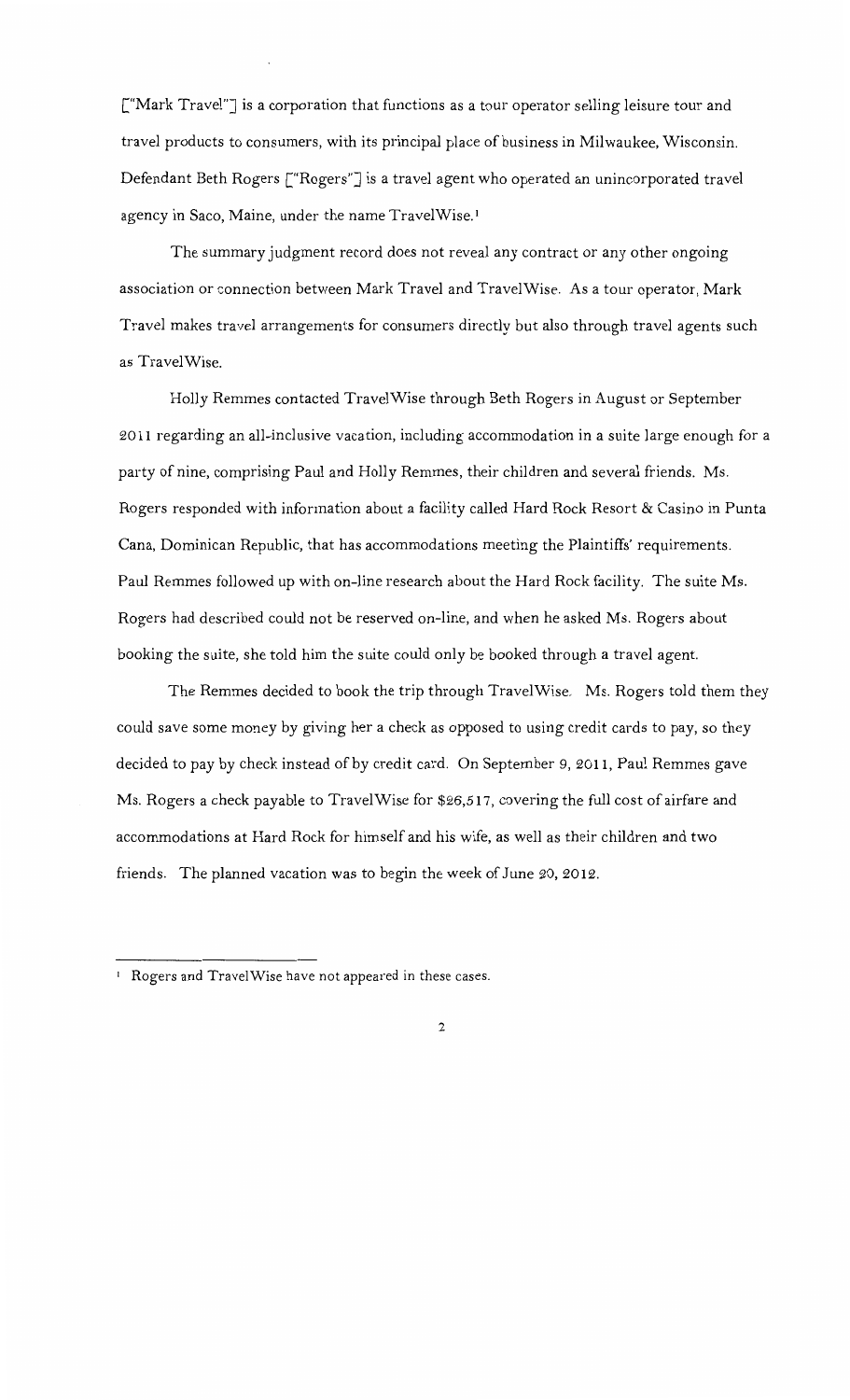At some point, the Remmes invited their friends, the Begins, to join them on the trip. The Begins contacted Ms. Rogers and asked her to book the same trip for them. Again, she suggested they pay by check to save some money instead of paying by credit card. The Begins gave her a check payable to TravelWise for \$8,801.92, covering their air fare and hotel accommodations.

Ms. Rogers booked air travel and lodging at the Hard Rock Resort & Casino for all of the Plaintiffs and their traveling companions through Defendant Mark Travel. The record is silent on who made the decision to book the Plaintiffs' travel through Mark Travel, but there is no indication that any of the four Plaintiffs made the decision, so the court infers it was Ms. Rogers's decision on behalf of TravelWise. The record is also silent on why TravelWise booked the Plaintiffs' travel through Mark Travel as opposed to through another tour operator, or through a tour operator at all instead of directly with the hotel and airlines. Whatever the reasons, they may not be material, and the court infers that one reason may have been that Mark Travel through its affiliate Funjet Vacations was offering a vacation package that met the Plain tiffs' requirements.

In any case, Ms. Rogers used some of the funds that the Plaintiffs had paid by check-about \$10,000 of the Remmes's payment and about \$4,000 of the Begins' payment—to pay for their air fare. However, she made payment through Mark Travel for the Plaintiffs' lodging at Hard Rock Resort & Casino by charging credit cards of other Travel Wise clients, without those clients' knowledge or consent. The record is silent as to what happened to the remaining funds, totaling more than \$20,000, that the Plaintiffs had paid to TravelWise by check.

Effective June 1, 2012, after the TravelWise clients whose credit cards had been improperly charged contacted Mark Travel to dispute the improper charges, Mark Travel placed Travel Wise on "stop sale" status, meaning that Mark Travel would not accept further

3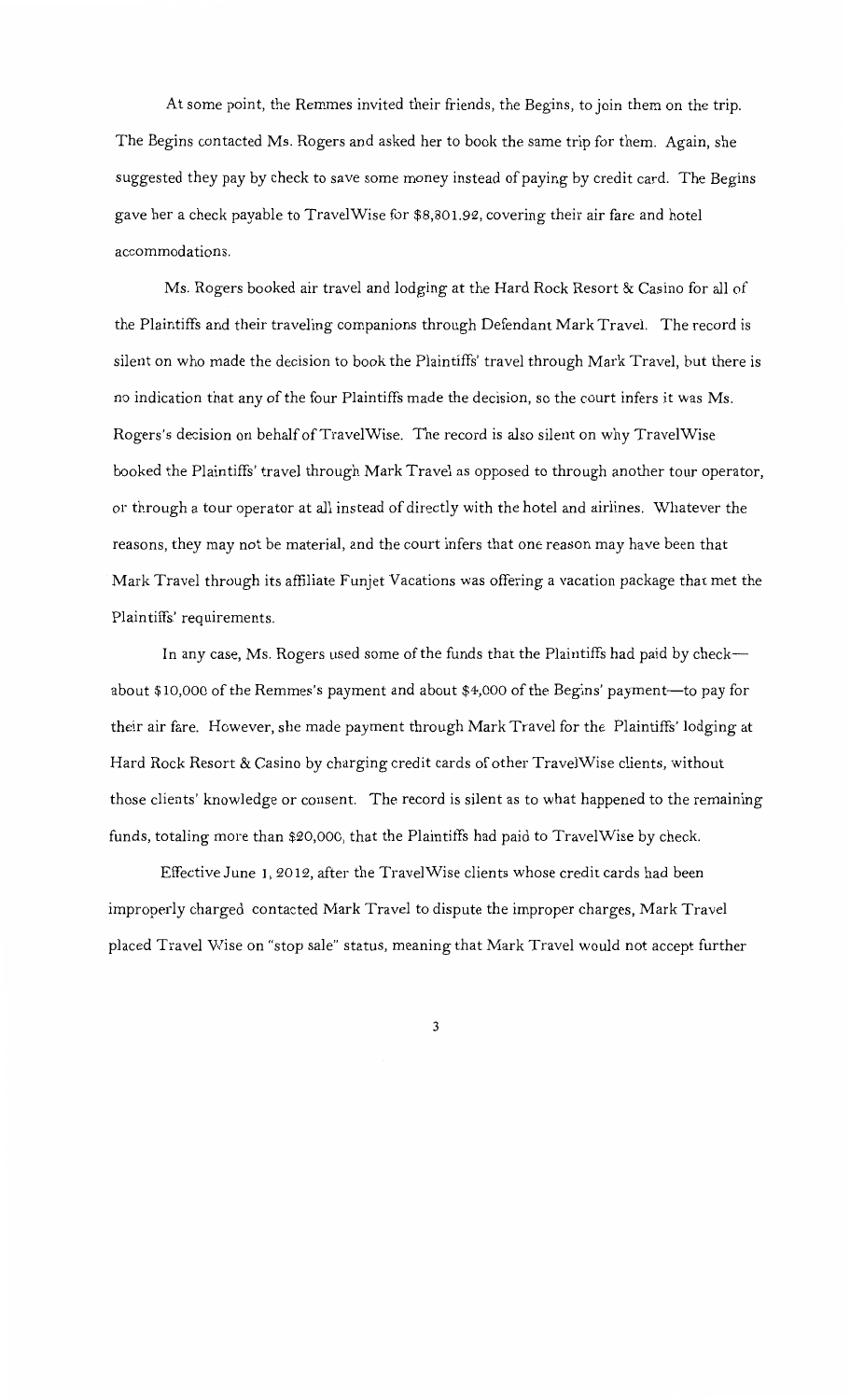bookings from TravelWise. Mark Travel reversed what it determined to be fraudulent charges and cancelled the Plaintiffs' reservations at the Hard Rock facility, consistent with Mark Travel's policy when bookings are made but payment is not received. When it took these actions, Mark Travel had not paid Hard Rock Resort & Casino and did not incur any monetary fees, penalties or costs of any kind in cancelling the Plaintiffs' hotel reservations.

Meanwhile, in early June 2012, as a result of rumors about TravelWise circulating in the Plaintiffs' community, the Plaintiffs attempted to ascertain the status oftheir reservations. Initially, all four Plaintiffs were advised by representatives of Mark Travel and the Hard Rock facility that their reservations were "all set," meaning confirmed and available to be used, but on June 8 they learned that there could be "problems" with their reservations. On June 11, 2012, Plaintiffs learned from an employee of Mark Travel, Brenda Bullock, that the payments sent by TravelWise for the Plaintiffs' accommodations had proved fraudulent and that the Plaintiffs' reservations had been cancelled for non-payment.

Understandably shocked and dismayed, given that they were just a week away from beginning a long-planned vacation, the Plaintiffs engaged in a number of conversations with Mark Travel focused on rebooking their hotel accommodations. Mark Travel agreed to assist, but only if the Plaintiffs made payment (again) for their hotel accommodations and also signed a release. Reluctantly and feeling coerced, the Plaintiffs agreed to these terms. On June 14, 2012, Remmes and Robert Begin each signed the Release and Authorization that Mark Travel had forward to them to sign as a condition of Mark Travel rebooking the Plaintiffs' accommodations at the Hard Rock facility.<sup>2</sup> In addition to releasing and discharging claims against Mark Travel and its affiliated persons and entities, each Release and Authorization

<sup>&</sup>lt;sup>2</sup> Only Robert Begin's and Paul Remmes's signatures appear on the releases. However, because the releases were given at the time Messrs. Begins and Remmes authorized the credit card payments to Mark Travel, the releases, if enforced, would in effect bar the claims of all four Plaintiffs to recover those payments.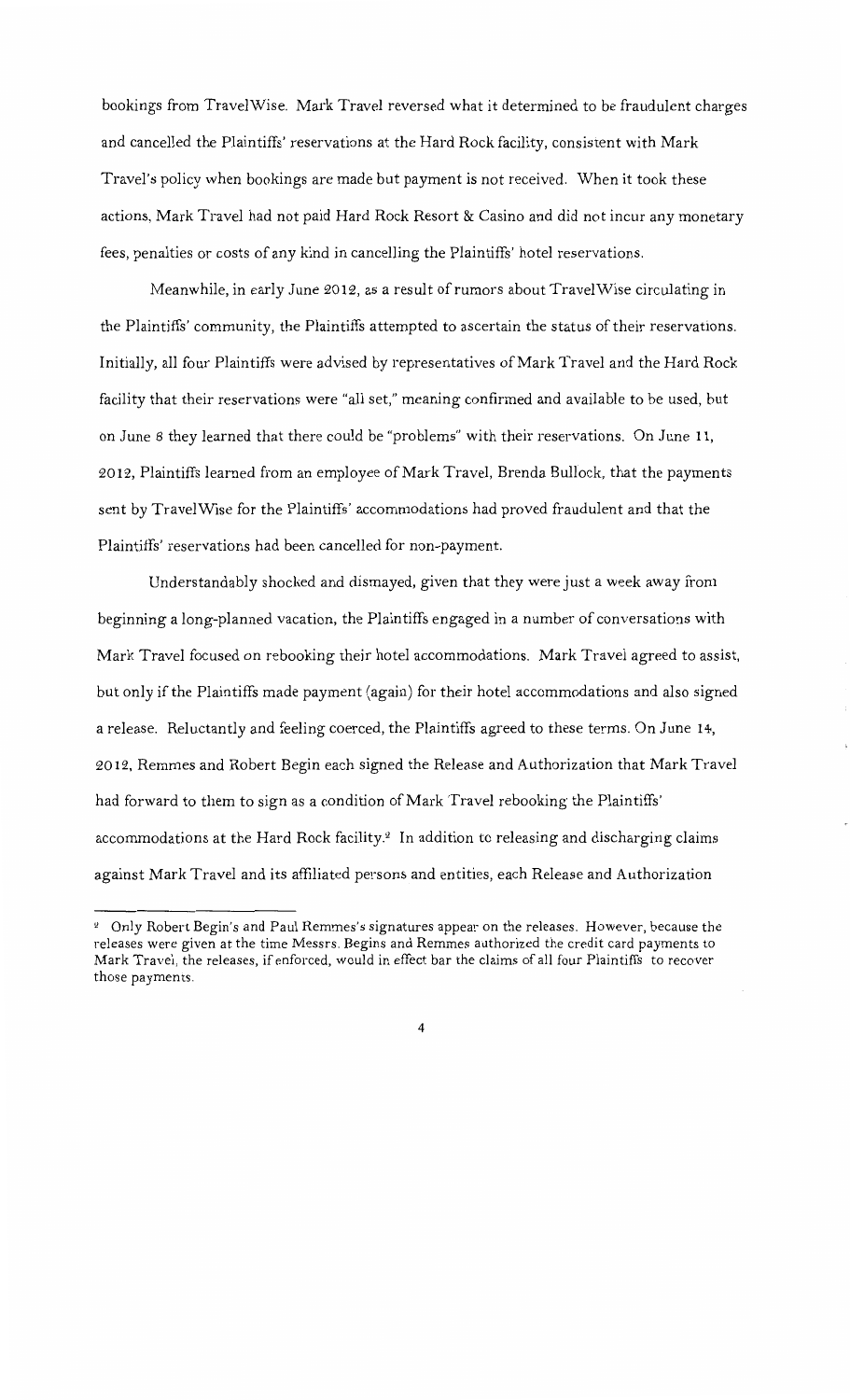authorized Mark Travel to charge the Plaintiffs' credit cards for the outstanding amounts due for their Hard Rock accommodations--\$4,215.31 in the case of the Begins and \$16,926.15 in the case of the Remmes.

Although the Hard Rock Resort & Casino's room rates had increased since the original, now-cancelled booking, Mark Travel negotiated the rebooking of Plaintiffs' lodging at the same rate the Plaintiffs were originally charged.

In each of these cases, the Plaintiffs have alleged breach of contract, economic duress and violations ofthe Maine Unfair Trade Practices Act (UTPA), *5* M.R.S. §§ 205-A et seq.

### Analysis

#### *Standard* cif *Review*

Pursuant to M.R. Civ. P.  $56(c)$ , a moving party is entitled to summary judgment "if the pleadings, depositions, answers to interrogatories, and admissions on file, together with the affidavits, if any, ... show that there is no genuine issue as to any material fact set forth in those statements and that [the] party is entitled to a judgment as a matter of law." *See also Beal v. Allstate Ins. Co., 2010 ME 20,*  $\P$ 11, 989 A.2d 733. At this stage, the facts in the summary judgment record are reviewed "in the light most favorable to the nonmoving party." *Lightfoot*  v. Sch. Admin. Dist. No. 35, 2003 ME 24, 16, 816 A.2d 63. However, a party wishing to avoid summary judgment must present a prima facie case for each element of the claim or defense on which it has the burden of persuasion. *See Reliance Nat'l Indem. v. Knowles Indus. Svcs.,* 2005 ME 29, ¶9, 868 A.2d 220. "A genuine issue of material fact exists when there is sufficient evidence to require a fact-finder to choose between competing versions of the truth at trial." *Inkel v. Livingston, 2005 ME 42, 14, 869 A.2d 745 (quoting Lever v. Acadia Hosp. Corp., 2004 ME 35, 1* 2, 845 A.2d 1178).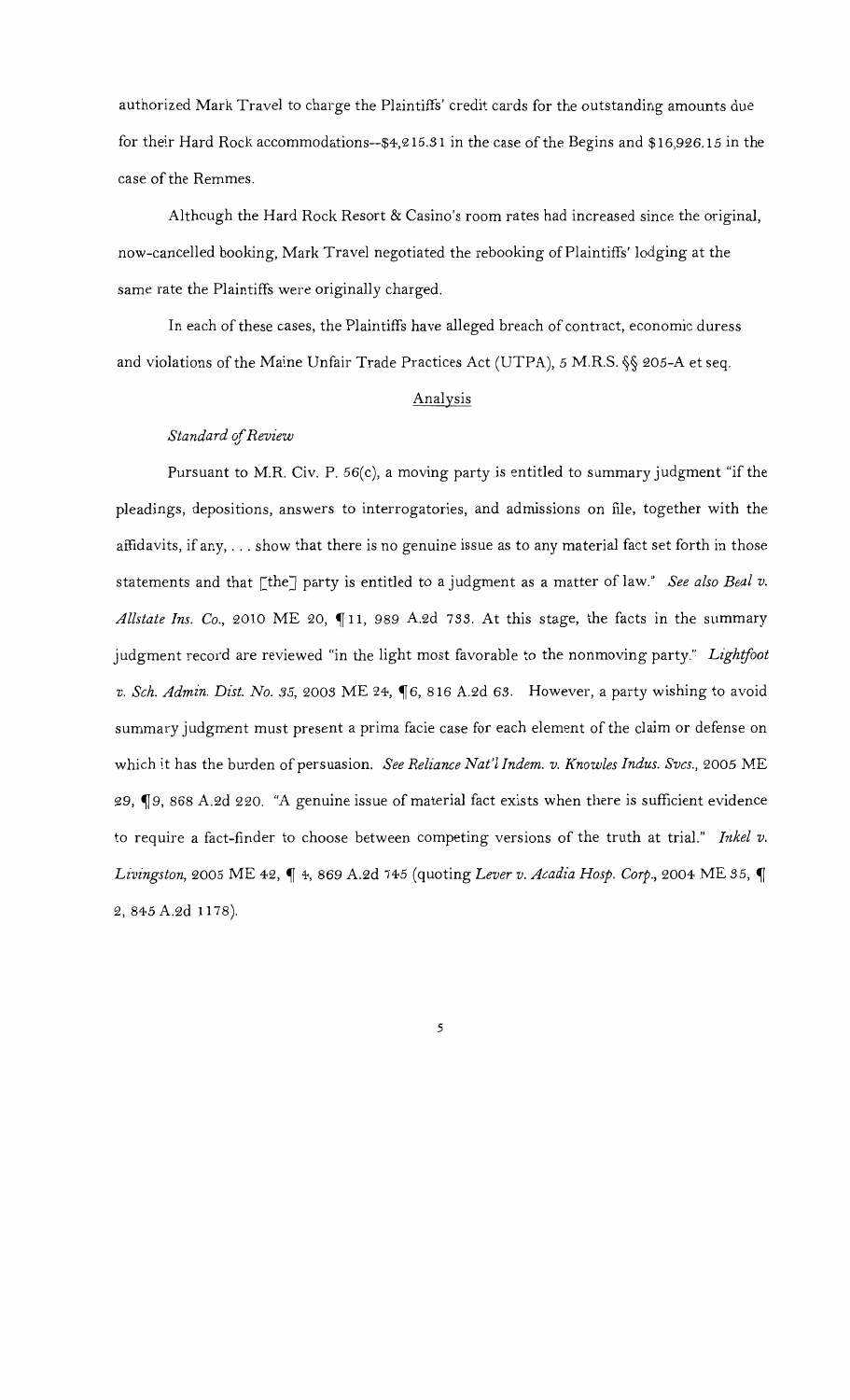"If material facts are disputed, the dispute must be resolved through fact-finding." *Curtis v. Porter*, 2001 ME 158,  $\P$ 7, 784 A.2d 18. "Neither party may rely on conclusory allegations or unsubstantiated denials, but must identify specific facts derived from the pleadings, depositions, answers to interrogatories, admissions and affidavits to demonstrate either the existence or absence of an issue of fact." *Kenny v. Dep't* if *Human Svcs.,* 1999 ME 158, ~s, 740 A.2d *560* (quoting *Vinick v. Comm'r,* 110 F.sd 168, 171 (1st Cir. 1997)).

This case presents cross-motions for summary judgment filed by all parties, indicating that the parties agree that summary judgment is appropriate.

#### *Plaintijfs' Breach* if *Contract Claim*

Mark Travel acknowledges that it entered into two contracts with the Plaintiffs. The first came into being when Mark Travel, under the name of its affiliate Funjet Vacations, accepted their booking and issued the Plaintiffs travel documents for their vacation, including lodging at Hard Rock Resort & Casino. The second came into being when Mark Travel accepted credit card payments directly from Plaintiffs and rebooked their accommodations.

Functionally, what happened with the first contract is that Mark Travel rescinded the lodging portion of the contract for failure of consideration after determining that payment for Plaintiffs' lodging had been fraudulently charged to other people's credit cards. There is no dispute that the failure of consideration was the result of the fraudulent actions of Travel Wise, through its principal Beth Rogers. No doubt Ms. Rogers was acting as agent for someone in handling the funds Plaintiffs entrusted to them; the real question is, who was the principal for whom she was acting? If Ms. Rogers was acting as agent for Mark Travel in collecting and applying Plaintiffs' payment for their lodging, then Mark Travel was not entitled to rescind the lodging component of its initial contract with Plaintiffs and the loss due to Ms. Rogers' misappropriation of Plaintiffs' funds falls on Mark Travel. On the other hand, if she was acting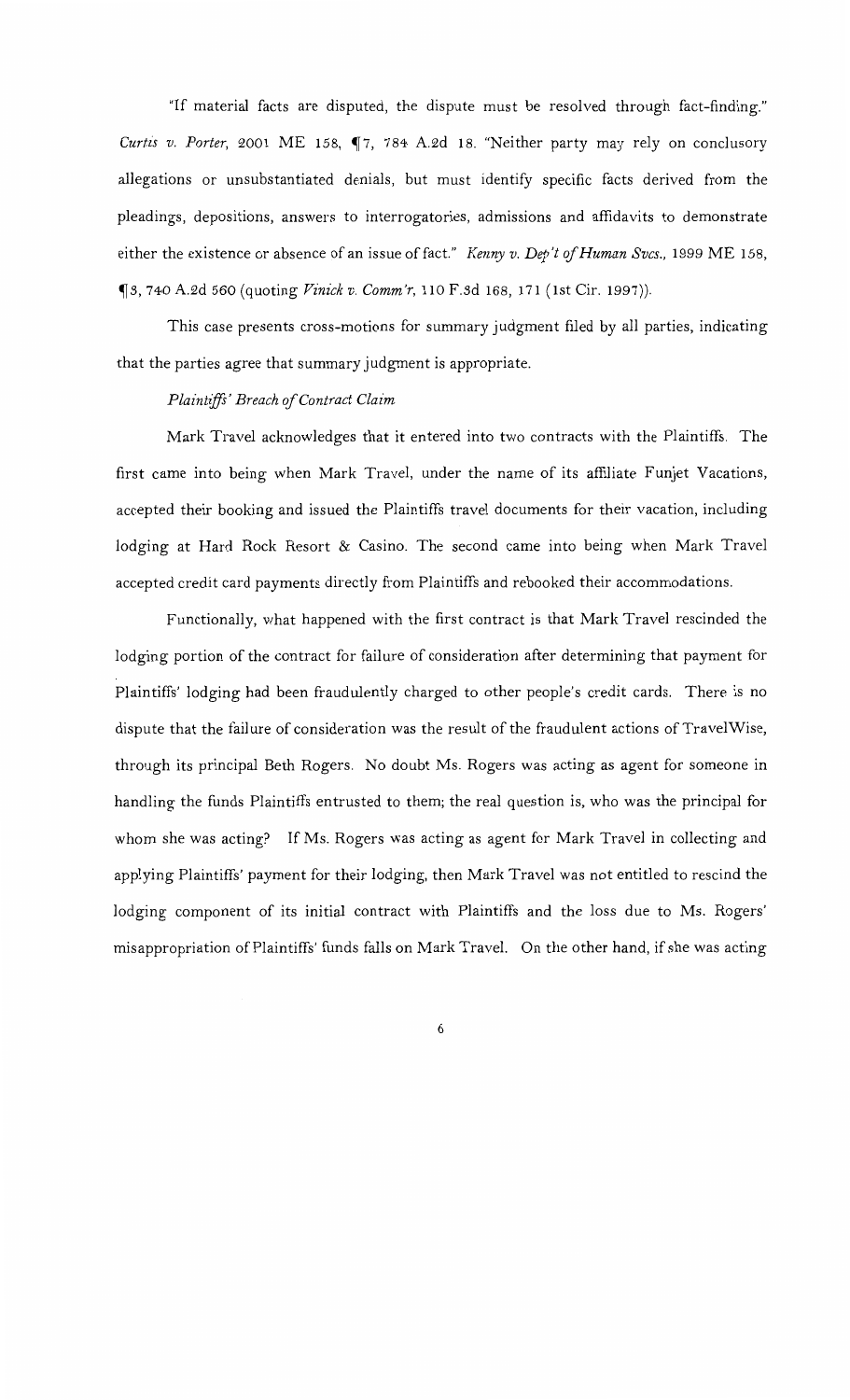as agent for the Plaintiffs, then Mark Travel was entitled to rescind and it is Plaintiffs who must bear the loss.

The record in this case contains nothing to indicate any contractual or agency relationship between Mark Travel and TravelWise, thereby distinguishing this case from other reported cases in which the travel agent has been deemed to be the agent of an airline, tour operator or other provider of travel services by virtue of an express agency contract. *See State ex rel. Elson v. Koehr,* 856 S.W.2d 57, 61-62 (Mo. 1993) (en bane) (certificate of appointment appointing independent travel agency to sell and promote travel on airline rendered travel agency an agent for airline); *Rappa v. American Airlines, Inc.,* 87 Misc.2d 759, 386 N.Y.S.2d 612, 613 (N.Y.City Civ.Ct.1976) (written sales agency agreement between travel agency and airline supported finding that travel agency was agent of airline).

Likewise, the lack of any agency contract or similar relationship between Mark Travel and TravelWise removes this case from the scope of section  $3.14$  (c) of the Third Restatement of the Law of Agency, upon which Plaintiffs rely:

"... a travel intermediary who purchases a plane ticket for a prospective traveler acts as the prospective traveler's agent in buying the ticket. If an airline authorizes the intermediary to issue tickets on its behalf and to collect and hold customer payments, the intermediary acts as the airline's agent in so doing."

RESTATEMENT (THIRD) OF AGENCY §3 14(C) (2006).

Here, there is nothing in the record indicating Mark Travel authorized Travel Wise to issue tickets or collect payments on its behalf. In fact, after Travel Wise purported to pay for Plaintiffs' travel, it was Mark Travel that issued tickets and lodging vouchers to Plaintiffs. TravelWise never issued tickets or vouchers to the Plaintiffs.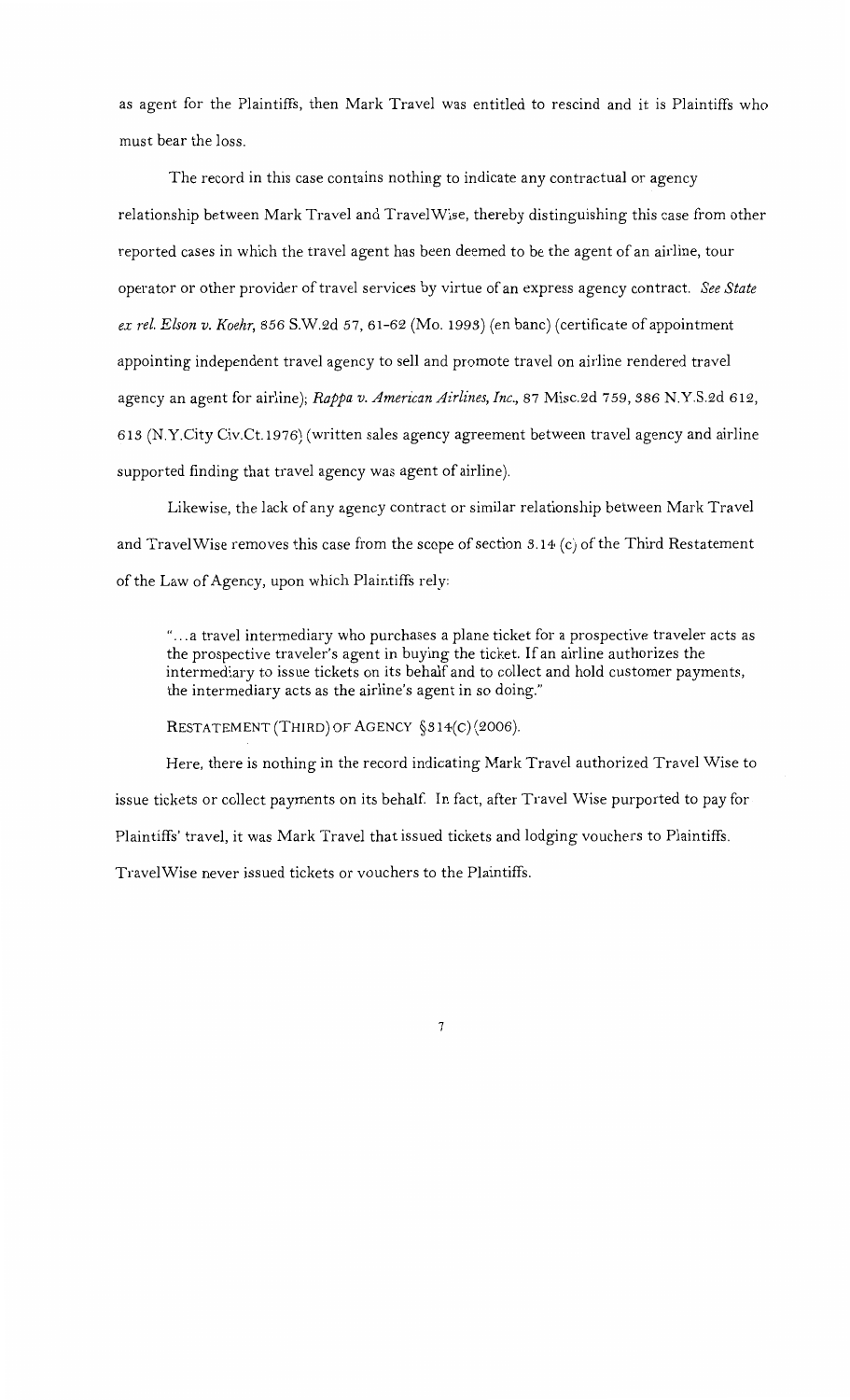Likewise, there is nothing in the record indicating that Mark Travel held out TravelWise as its agent for purposes of a claim of apparent authority. Instead, the record indicates that TravelWise, acting through Ms. Rogers, was an independent travel agent.

One court, in addressing for whom a travel agent was acting, has noted that independent travel agents are more accurately termed brokers rather than agents:

A broker is distinguished from an agent in that a broker sustains no fixed and permanent employment by, or relation to, any principal, but holds himself out for employment by the public generally, his employment in each instance being that of special agent for a single object, whereas an agent sustains a fixed and permanent relation to the principal he represents and owes a permanent and continued allegiance.

*Simpson v. Compagnie Nationale Air France,* 42 Ill.2d 496, 499, 248 N.E.2d 117, 119 (1969), *quoting City cif'Chicago v. Barnett,* 404 Ill. 136, 142, 88 N.E.2d 477, 481 (1949) (citation omitted).

The general rule, applicable to brokers in fields such as real estate and insurance, is that the broker is the agent of the party that first employed the broker. 44 C.J.S. Insurance§ 262. *See Dodds v. Hanover Ins. Co.,* 880 S.W.2d 311, *S* 14 (Ark. 1994) ("a broker is primarily the agent of the person who first employs him, and where he is employed to procure insurance, he is the agent of the person for whom the insurance is procured"). This is why the existence or absence of an independent agency contract or similar pre-existing relationship between the alleged principal and the alleged agent is highly relevant. It answers the question of who first employed the alleged agent.

The Illinois Supreme Court in Simpson, *supra,* relied on that principle in deciding that the travel agent in that case was the agent of the customer, not the air carrier. 42 Ill.2d at 500, 248 N.E.2d at 120. Likewise, the New York courts have held that "where, as here, there is no proof of an independent relationship between the retail travel agent and the wholesaler, the travel agent should be considered the agent of the customer." *Bucholtz v. Sirotkin Travel,* Ltd.,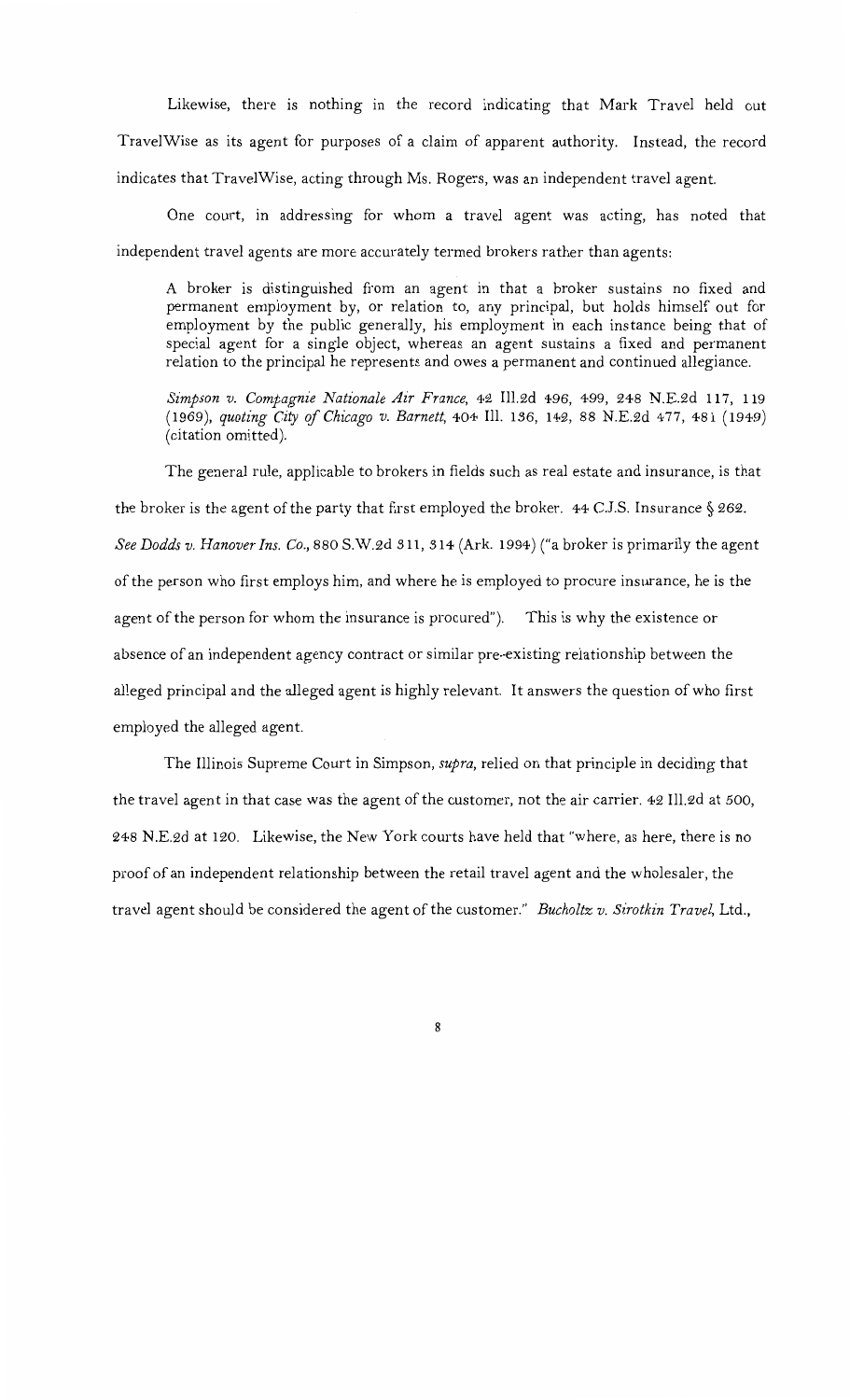363 N.Y.S.2d 415, 416, (N.Y.S. App. 1974), *citing Antar v. Trans World Airlines, Inc.,* 66 Misc.2d 93, 320 N.Y.S.2d 355, *affd.* 37 A.D.2d 921, 325 N.Y.S.2d 1019.

The court concludes that TravelWise, acting through Ms. Rogers, was acting as an agent of the Plaintiffs, not as an agent of Defendant Mark Travel, in collecting, handling and applying the funds paid to TravelWise by the Plaintiffs. Thus, TravelWise's and Ms. Rogers's failure to remit funds for Plaintiffs' accommodations to Mark Travel cannot have been a breach of contract by Mark Travel, and Mark Travel was entitled to rescind the lodging portion of its contract with the Plaintiffs for nonpayment. Accordingly, Defendant Mark Travel is entitled to summary judgment on Count I of the respective complaints herein.

The Plaintiffs argue that Mark Travel should have realized that the credit card charges used to pay for the Plaintiffs' lodging at Hard Rock were questionable because the account holder names for the cards used were not the names of the Plaintiffs. Mark Travel responds by noting that the name of the payor differs from that of the traveler whenever anyone pays for anyone else's travel, and a difference in names is not a red flag in and of itself. However, even if the Plaintiffs are right, that means only that Mark Travel should have rescinded the original contract for nonpayment sooner than it did, not that it was not entitled to rescind. The only consequence of an earlier rescission might have been that the Plaintiffs would have felt under less pressure to pay a second time for their lodging and sign the releases Mark Travel insisted on, but it is speculative to suggest that an earlier rescission would have made all the difference.

## *The Releases Given by Plaintiffs*

The releases given by Plaintiffs when they paid a second time for their lodging furnish an alternate basis for granting summary judgment to Mark Travel on Plaintiffs' breach of contract claims. Plaintiffs appear to concede that, if the releases are enforceable, their claims are barred. The enforceability of the releases is linked directly to the Plaintiffs' claim of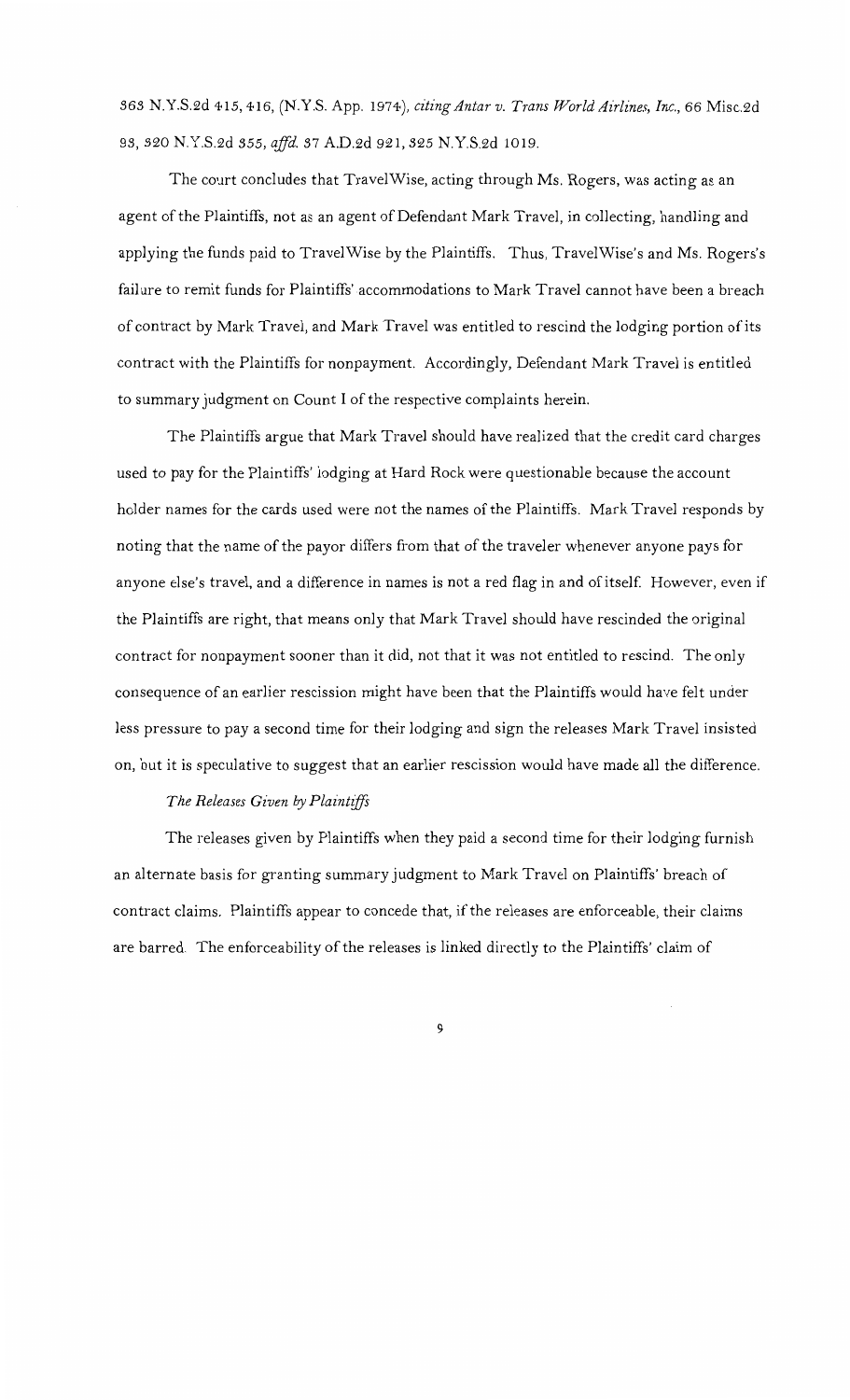economic duress and their Unfair Trade Practices Act claim. As the following sections indicate, the court's view is that Mark Travel is entitled to summary judgment both on the duress claim and on the UTPA claim. Therefore, the releases are enforceable and operate as a bar to Plaintiffs' claims.

## *Plaintiffs' Claim of Economic Duress*

Plaintiffs' claim for economic duress asserts that they were, in effect, coerced by Defendant Mark Travel into paying twice for their hotel accommodations, and coerced into signing releases in the course of making the second payment.

The status of economic duress as a cause of action in Maine remains in question in light of the Law Court's most recent treatment of the doctrine, *See City cifPortland v. Gemini Concerts, Inc.,* 481 A.2d 180, 183 (Me.1984) ("Assuming, without deciding, that the doctrine is viable in this State...."). However, even assuming the doctrine is viable in Maine, the record does not reveal any conduct by Defendant Mark Travel that a factfinder could find to constitute economic duress.

First, Plaintiffs have not shown they had no alternative besides rebooking their hotel accommodations through Mark Travel. Mark Travel asserts, without contradiction, that it did not compel Plaintiffs to rebook their rooms through its services; rather, its position was that if the Plaintiffs chose to rebook through Mark Travel, they would have to pay for the rooms, given that no payment had been made to date, and would have to sign a release. Neither requirement, in context, constituted economic duress or business compulsion, as the doctrine sometimes is called. No threat was made and no pressure was applied---the considerable pressure that Plaintiffs undoubtedly felt arose from the situation, not from anything Mark Travel said or did.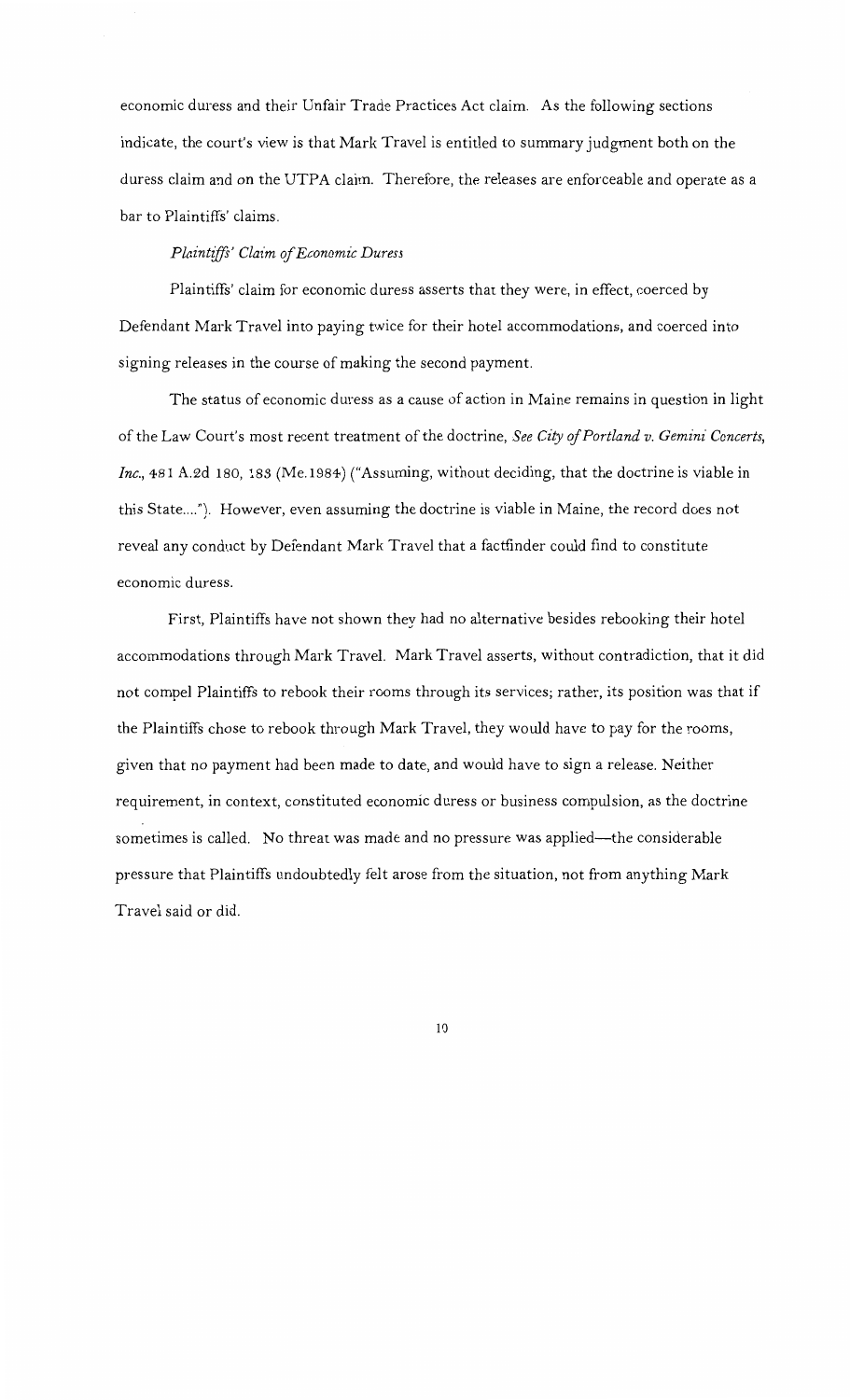The other reason why Plaintiffs' economic duress claim fails is that they have not shown

that Mark Travel was responsible for the diversion of the funds that the Plaintiffs had paid to

TravelWise. In *Gemini Concerts,* the Law Court observed:

Actions which are not wrongful cannot result in duress:

Whenever a party to a contract seeks the best possible terms, there can be no rescission merely upon the grounds of"driving a hard bargain." Merely taking advantage of another's financial difficulty is not duress. Rather, the person alleging financial difficulty must allege that it was contributed to or caused by the one accused of coercion.

481 A.2d 18.3, *quotingS.* Williston, *A Treatise on the LawofContracts§* 1617 at 708 (sd ed. 1970) (footnote omitted). *See also, Chesire Oil Co., Inc. v. Springfield Realty Corp, 118 N.H. 232, 385* A.2d 835 (1978) ("A contract signed because a party is bargaining under adverse conditions or in pressing want of pecuniary means is not unenforceable on account of duress if the other party is not responsible for those circumstances and did not create those necessities").

Thus, even if, contrary to what is suggested by the record, the Plaintiffs were in the position of being forced to rebook their rooms through Mark Travel, Mark Travel was within its rights to insist on payment and the releases, because it was not at fault in causing the Plaintiffs' loss of their original payment.

For these reasons, Defendant Mark Travel is entitled to summary judgment on the

Plaintiffs' economic duress claim.

#### *Plaintijfs' Unfair Trade Practices Claim*

Plaintiffs' complaints also assert a claim under the Maine Unfair Trade Practices Act (UTPA), 5 M.R.S.A. § 213(1). For two reasons, the court renders summary judgment against Plaintiffs and in favor of Defendant. First, the Plaintiffs, who have the burden on this claim, have not made a *prima facie* showing that Defendant Mark Travel engaged in any unfair trade practice or misleading conduct that caused a loss to the Plaintiffs. Second, the Plaintiffs have not made any showing that they are entitled to restitution from Mark Travel. The consumer cause of action created by the UTPA is limited to "restitution and ... such other equitable relief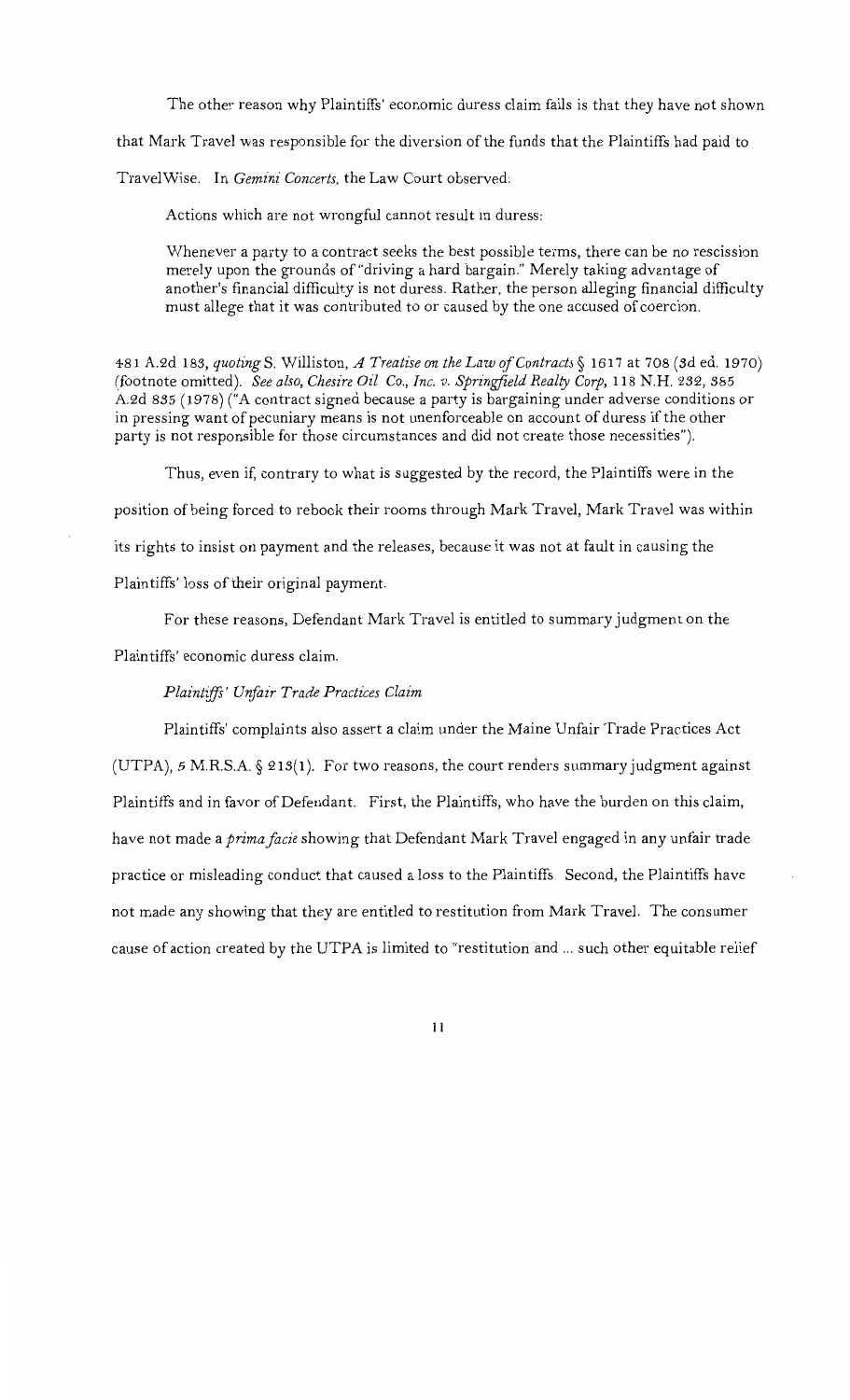... as the court may deem to be necessary and proper." *5* M.R.S.A. § 213(1). "The consumer has no private action under the UTPA, even if unfair trade practices have in fact been committed, unless those practices have not only harmed the consumer but also benefited the dealer." *Drinkwater v. Patten Realty Corp.* (1989) Me., *563* A.2d 772, 777 (Me. 1989), *citing Bartner v.*  Carter, 405 A.2d 194, 203-04 (Me.1979). Plaintiffs, who have the burden on this claim, have not made a *prima facie* showing that Mark Travel received any benefit from them for which it should be required to make restitution.

#### *Punitive Damages*

The court agrees with Mark Travel that punitive damages are unavailable because there is no sufficient predicate, either in terms of compensatory damages or in terms of an intentional tort, for such an award in this case. *See Zemero Corp. v. Hall*, 2003 ME 111,  $\P$  11, 831 A.2d 413.

#### Conclusion

For the reasons stated above, Defendant Mark Travel is entitled to summary judgment on all three counts of each of the complaints in these consolidated cases.

In *Remmes v. The Mark Travel Corporation et als.,* Me. Bus. & Cons. Dkt. BCD-CV-13-29, it is ORDERED AND ADJUDGED AS FOLLOWS:

- I. Defendant The Mark Travel Corporation's Cross-Motion for Summary Judgment is granted. Plaintiffs Paul and Holly Remmes's Motion for Summary Judgment is denied.
- 2. Defendant The Mark Travel Corporation is hereby granted judgment against Paul and Holly Remmes on all counts of the complaint, and is awarded its costs as the prevailing party.

In *Begin v. The Mark Travel Corporation et als.,* Me. Bus. & Cons. Dkt. BCD-CV-13-34. it is ORDERED AND ADJUDGED AS FOLLOWS: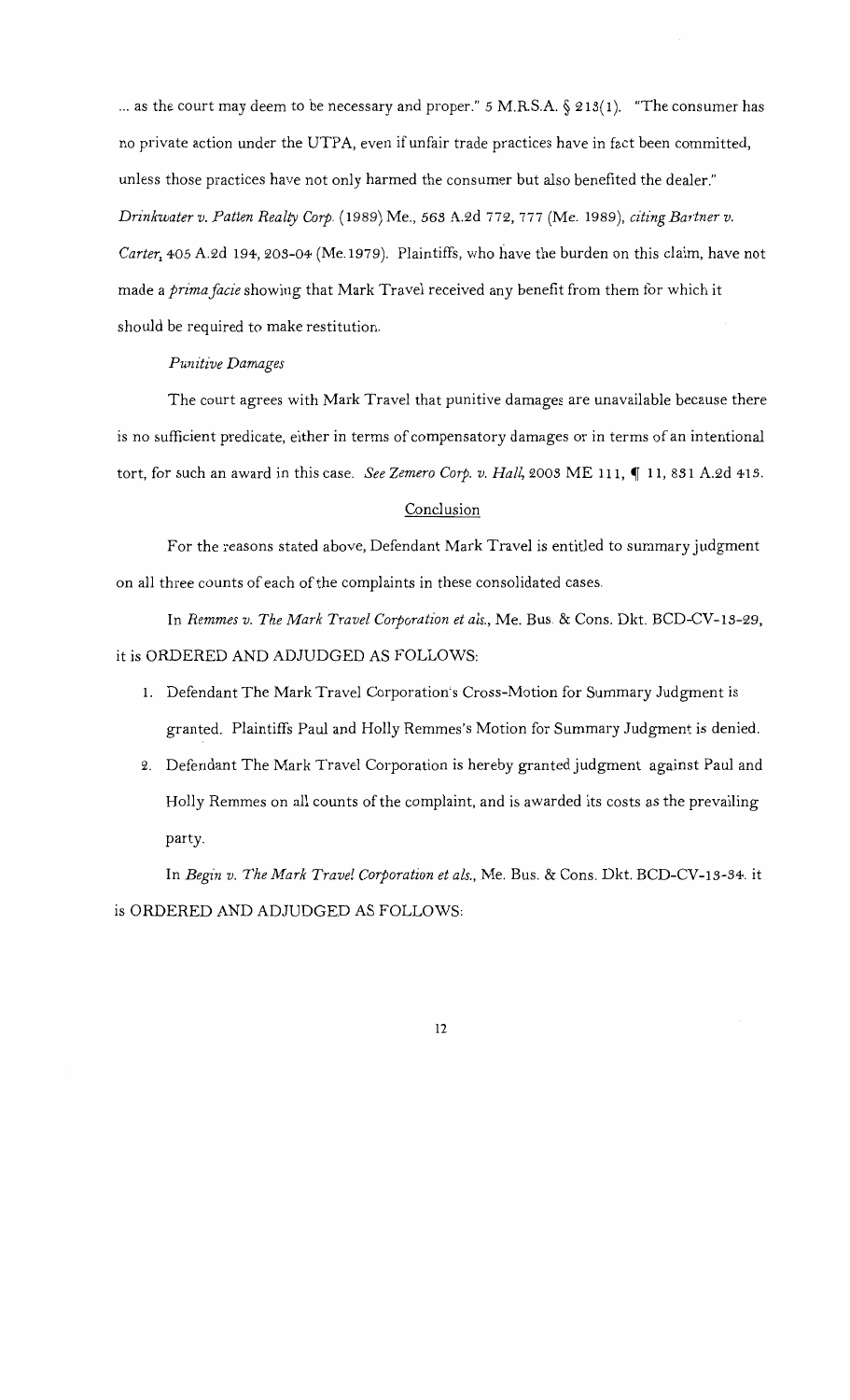- 1. Defendant The Mark Travel Corporation's Cross-Motion for Summary Judgment is granted. Plaintiffs Robert and Lucy Begins' Motion for Summary Judgment is denied.
- 2. Defendant The Mark Travel Corporation is hereby granted judgment against Robert and Lucy Begin on all counts of the complaint, and is awarded its costs as the prevailing party.

Because the Plaintiffs' claims against TravelWise and Beth Rogers remain pending in each case, this Order does not constitute a final judgment. The Clerk will schedule a conference of counsel for discussion of the remaining aspects of these cases.

Pursuant to M.R. Civ. P. 79(a), the Clerk is hereby directed to incorporate this Order by

reference in the docket.

Dated March 13, 2014 ;-

ects of these cases.<br>y directed to incorporate this Order by<br>AMMMMMM

A.M. Horton Justice, Business & Consumer Court